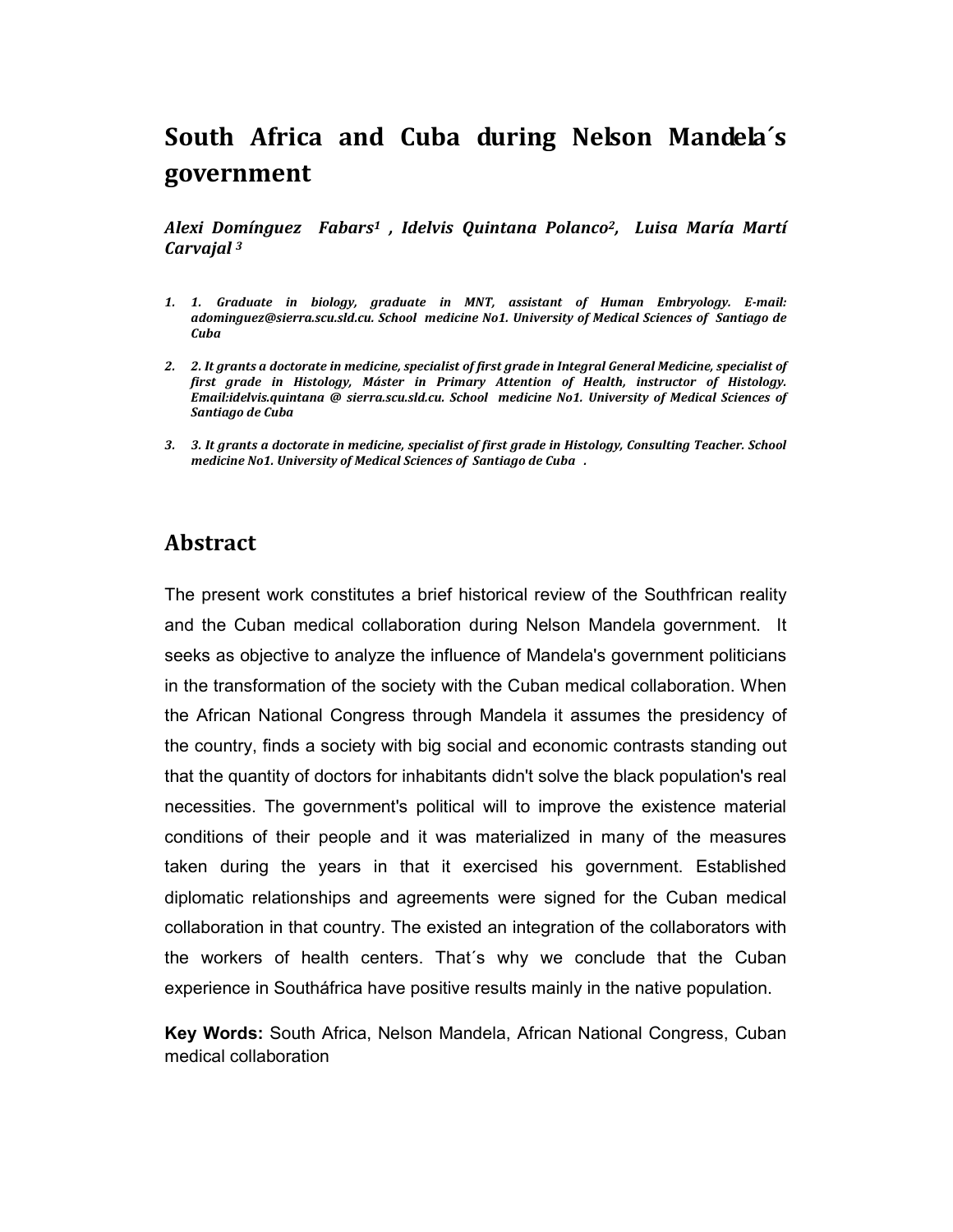### **Introduction**

The Republic of Sudáfrica with a surface of 1.219.080 km2 extends in the south end of the African continent. The country limits with Namibia to the Northwest; to the north with Botswana and to the east with Zimbabwe, Mozambique and Suazilandia. The country is surrounded by the oceans Atlantic and Indian.

It has a population of approximately 52 981 991 inhabitants. Most is composed for black of African origin in 79,6%, xhosa, Zulu, and other 8 groups. The percentage however is the lowest in the sub-Saharan África. The multirracismo and the existent multiculturalidad have been worth him the name of the country of the rainbow.

Among the most important cities they appear Pretoria (their capital), City of the End, Johannesburg, Durban, Port Elisabeth and Pietermaritzburg.

The main religion is the Christianity. But they are also practiced African traditional cults, the islam, the Mormonism, and the Hinduism, a Jewish community also subsists (2% of the targets)

Sudáfrica recognizes eleven languages like official languages, although both main they are of European origin: English used as communication vehicle between all the sudafricanos and the derived afrikáans of the neerlandés.

 This country is one of the members founders of the African Union, and he/she has the biggest economy in the continent among all the members. He/she is also member founder of the United Nations. It is a Republic with government's democratic system, which is committed to achieve the equality among men, women and people of all races. The Constitution is the supreme law of the country, applicable to all the organs of the State in government's levels. A separation exists among the executive power, legislative and judicial that maintains balance of power among them.

The economy of Sudáfrica is the most potent and important in the African continent, since it almost monopolizes 25% of the whole continent GDP, and it plays an important part in the development of the region. It is considered as an economy of stocking-high rent by the World Bank. The economy sudafricana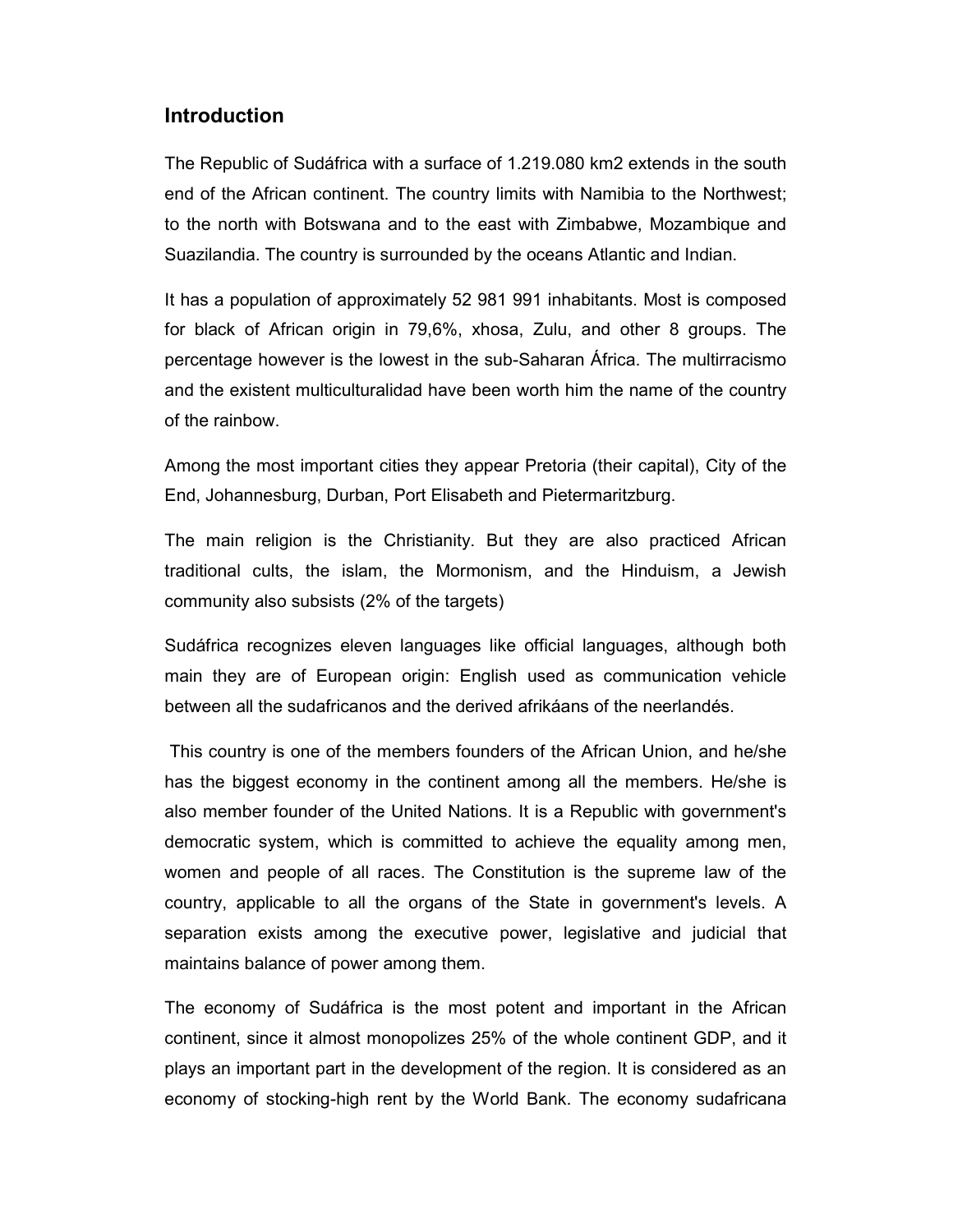has a great volume of national capital - public and private - in narrow relationship with the big world economies. In spite of this, the unemployment is extremely high and Sudáfrica is inside the ten countries with more social inequality, unemployed is around the population's room

After the Second World War, in 1948, the National Party arrived to the power a system segregationist and racist that it began the apartheid, word that means in Afrikáans pleading "separation". You creó a vast juridical and social system to separate to the white and black races, with advantage for the first one, to which was granted privileges.

With the step of the years, the apartheid caused I reject, I reject and indignation in the whole world. Numerous countries broke up diplomatic and commercial relationships with Sudáfrica, generating the government's sudafricano growing isolation. Inside Sudáfrica, the movements anti-apartheid, especially the African National Congress or CNA, they began resistance campaigns, strikes, marches, protests and sabotages that were repressed with hardness by the government's forces.

In 1989 a blow took place inside the National Party. In him, the President Pieter Botha was displaced by Frederick Of Klerk, and this began the dismantlement of the apartheid. The proscription that weighed on the African National Congress and other political organizations of left, rose and it was liberated Nelson Mandela after 27 years of prison. The legislation of the Apartheid was gradually retired. In a referendum of 1993, the targets accepted to grant the right to the vote to most quarter note, and the following year, in 1994, they were carried out the first democratic elections of the country. Nelson Mandela was elect president for absolute majority in representation of the CNA, party that has stayed from then on in the power. The international isolation that weighed on the country arrived to its end.

Mandela became a symbol of the fight against the apartheid and a legendary figure that it represented the lack of all the black inhabitants' of Sudáfrica freedom. Their intelligent politics allowed to maintain the peace inside the country and this allowed that Sudáfrica came out in search of other horizons in its period of command (1994-1999).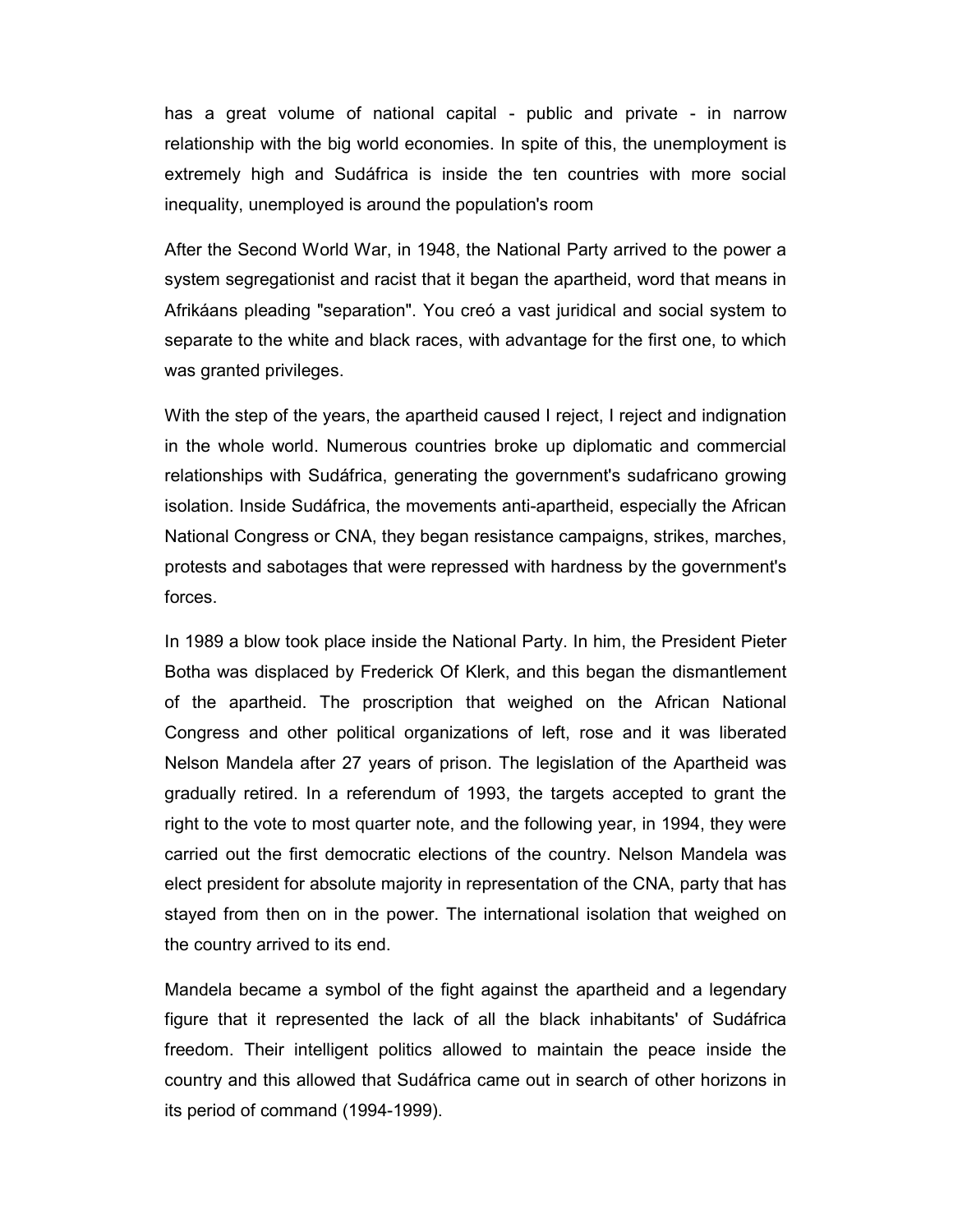In that context Cuban doctors they developed an arduous work in remote mountains breaking the strong campaign that was organized in the racist press by doctors private sudafricanos against them and they guaranteed during that period such a sensitive aspect the health of a town.

All that exposed previously constituted a motivation for the realization of the present revision work that seeks as objective to analyze the influence of the politicians of Nelson Mandela government in the transformations of the society sudafricana with the competition of the prescribe-Cuban collaboration in that country.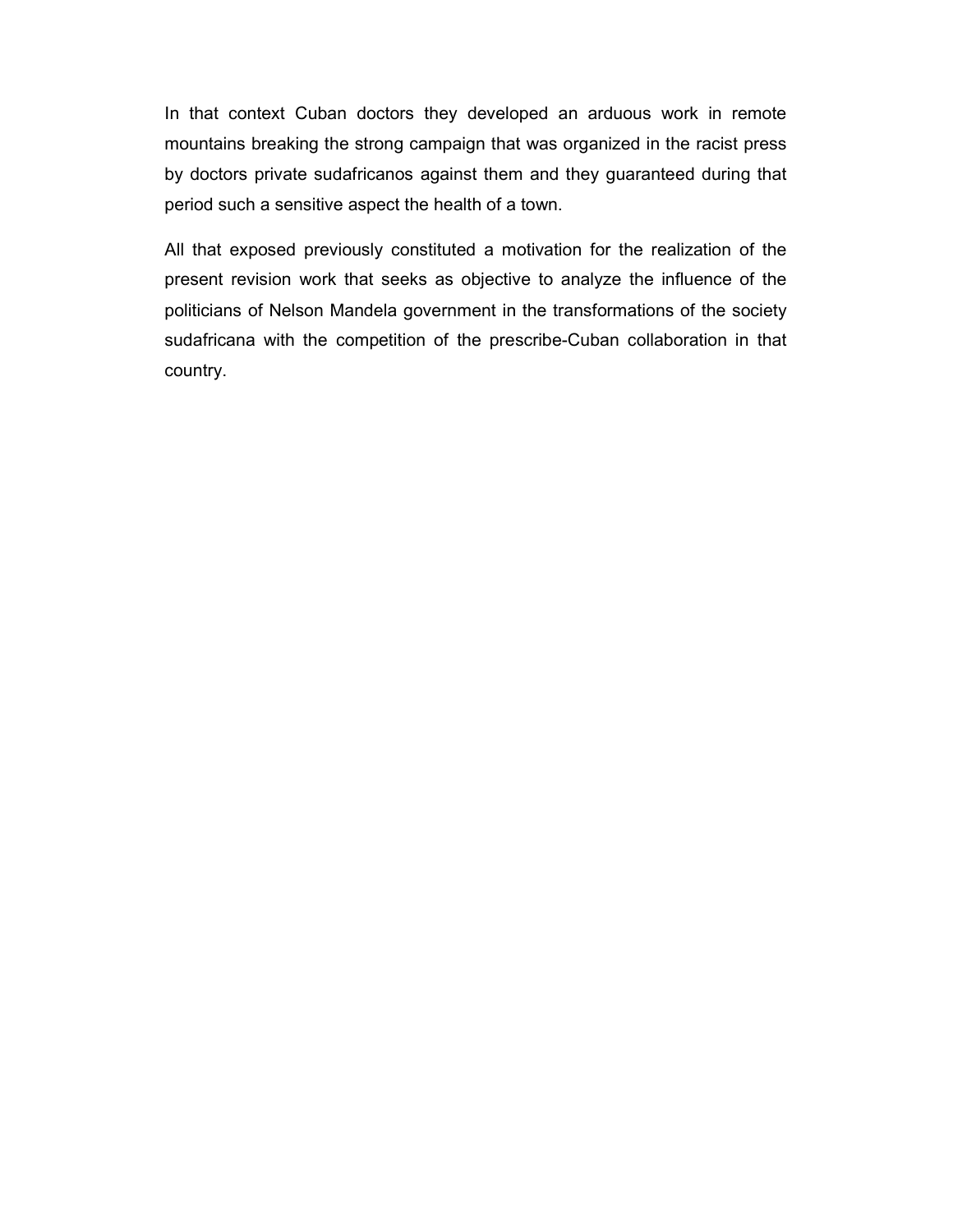## **Discussion and Result**

In February of 1990 Nelson Mandela is liberated. The old régime sudafricano in May of that same year takes a series of such complementary measures as: legalization of the political parties, rising of the emergency state, political prisoners' liberation, signs of a national agreement of peace between the government and twenty-five organizations and political parties, among others. But a series of problems that you/they maintained in state of tension the internal situation of the country prevailed: the constitution that the politics of the apartheid, the political violence, sustained problems interétnicos and in spite of having been approved that the medical services began to be offered in the whole country without distinction of races, this was not more than a measure demagogue to counteract the great existent uneasiness among the native population and to try to calm the strong international campaign against the practices of the apartheid. However he/she stood out the force and political authority of the African National Congress.

After the electoral victory of the African National Congress in April of 1994, the enormous existent disparities subsisted among the millionaire medical services that were offered to the targets and those that received the rest of the citizens, the quantity of doctors for inhabitants didn't solve the black population's necessities. The system of health was based on the hospital attention, with a purely healing approach because almost all the physicians lent their services in hospitals and clinical peculiar of the big cities. The medical care to the native population was nonexistent, the same as the medical personnel of primary attention in places of high populational concentration, where high insalubridad levels existed. For alone to mention some indicators, the mortality in smaller than 1 year it was of 52 for 1 000 born alive and in smaller than 5 years, of 62 for 1 000 born alive.

Officially Nelson Mandela is sworn in as new president of Sudáfrica May 10 1994 in Pretoria.

Mandela's government inherited a country with economic inequality and a public service that it worked very different in communities where it depended if the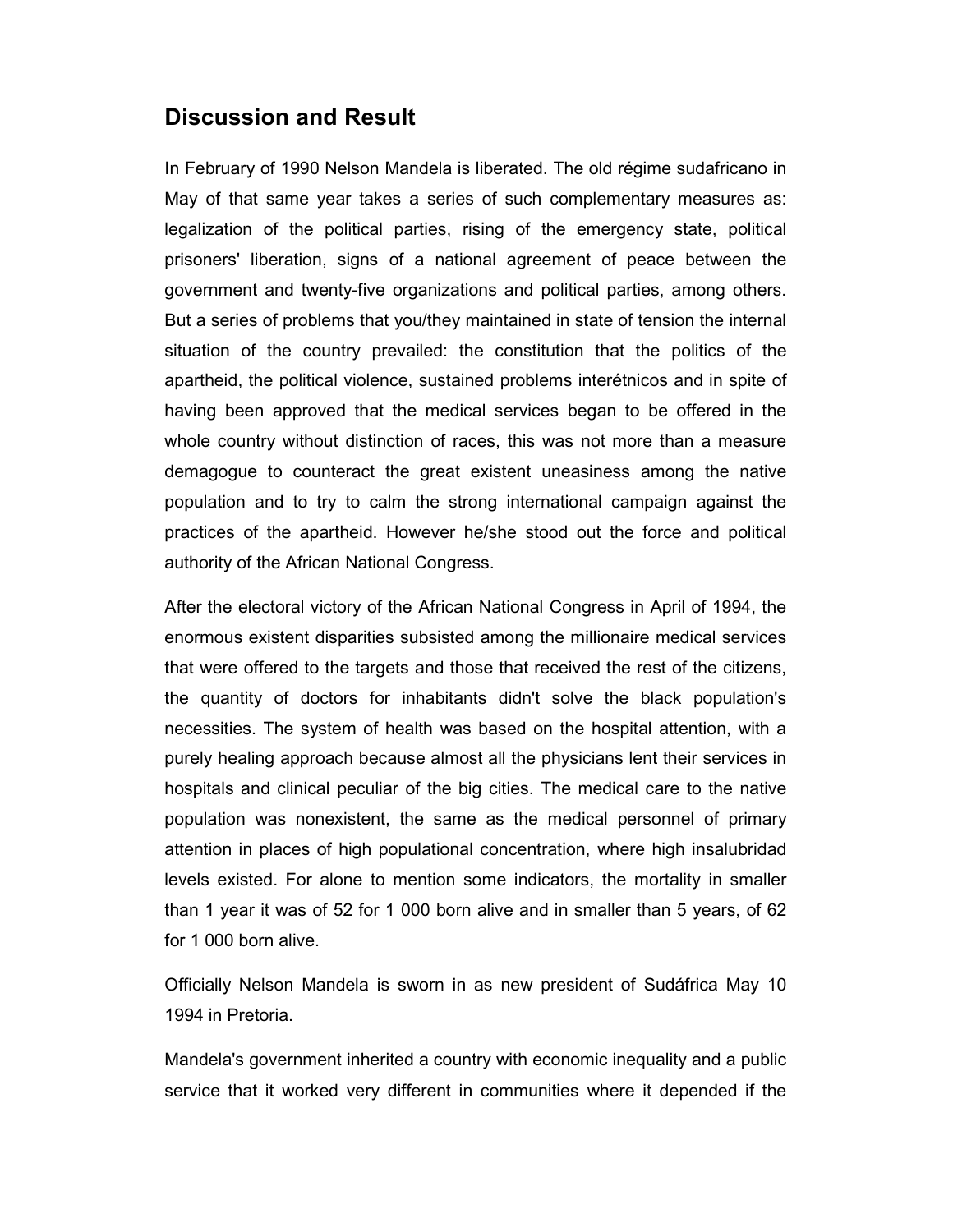population era of white majority or quarter note. With a population of 40 million inhabitants, around 23 millions they lacked electricity or services of public health; 12 millions didn't have drinkable water; and two million children didn't attend the school in a society where the population's third was illiterate. There was 33 unemployment%, and little less than the half he/she lived under the line of poverty. The state funds were on the edge of the bankruptcy, with 5% of the budget spent in the refund of the debt, what caused that the promises of the Program of Reconstruction and Development were delayed, for what there was not the perspective of making reality the nationalization politicians or of employment creation. However, the government adopted political economic liberal to promote the foreign investment, in function of the Consent of Washington recommended by the World Bank and the International Monetary Fund.

During Mandela's presidency the politics of social protection was increased to 13% in the period 1996/97 and he/she stayed in 1997/98, although he/she was lowered to 7% in 1998/99. The government implanted equitable benefits for the communities, what included people with discapacidades, the maintenance of infants and the pensions for bigger adults, which had been granted in function of the racial groups before his administration.

The politics of respect to all the citizens, with independence of their sex, age, color of the skin, religious beliefs, instruction level and economic and social status were the center of their actions from beginnings of their command like President.

Mandela's special human sensibility is one of the facets of its personal characteristic and he/she put on especially in evidence in its performance from the summit of the power, in its fight against the extreme poverty and the hunger; but also when not abusing of that power, not even to charge him to who had made him suffer during years in prison.

The political will to improve the material conditions of existence of their town (housings, work, wage, feeding, education, health) it was materialized in many of the measures taken during the years in that the government exercised in Sudáfrica.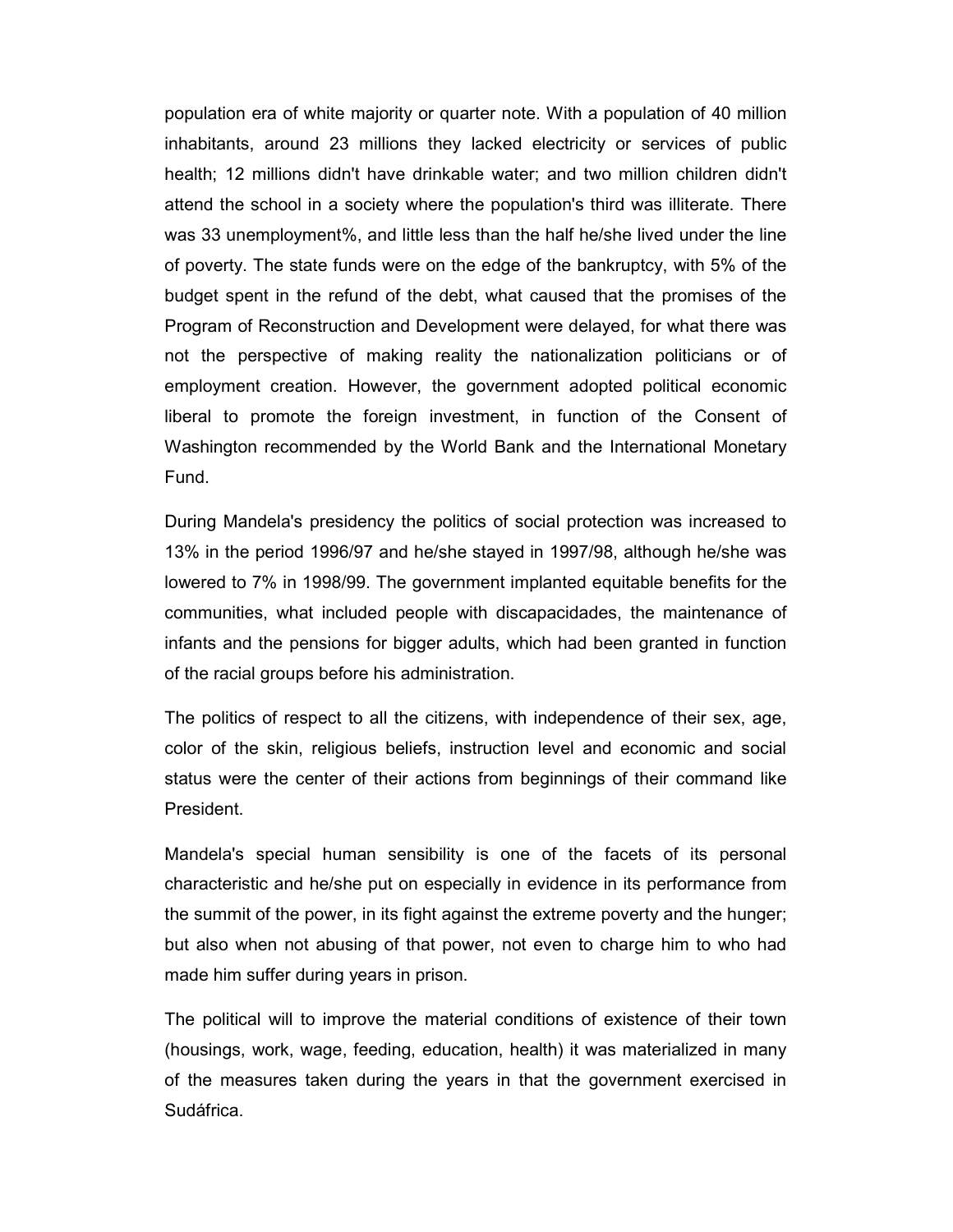For Mandela the national reconciliation was its main objective in its presidency, as the main character that was of the transition of a country governed by a minority under the politicians of the apartheid, to a democratic and multicultural nation. Although it was surrounded of comforts, Mandela's routine life was simple, and it donated its annual incomes of 552 000 rands to the Fund for Nelson Mandela Childhood that had been founded in 1995.

During the new multiracial parliament's first session at the end of 1994,el president's May Mandela called to work to build a society centered in the man that guaranteed the individual's freedom and it restored the dignity of each sudafricano affirming that such an objective could be reached through the application of the Program of Reconstruction and Development elaborated by its government that previó to implement in 100 days projects that you/they responded to the most shouting necessities and that they should be low the direct supervision of the State.

Immense efforts had to carry out Mandela's government to transform the society and to make it fairrer for most of the population. Although it faced difficulties due to the fiscal requirements the program that was financed by means of the cuttings in the government's expenses, it reached achievements.

By means of this program measures of social benefit were adopted particularly in the field of the Public Health, foreseeing the gratuitous medical care to pregnant and children smaller than six years, the supply of food for the scholars of poor communities and the establishment of additional community centers of health. They were built clinical new, taking the medical care to 5000 000 people, 1,5 million housings were electrified, creating employment opportunities stops more than 4 000 000 of people, they started more than 900 projects of public works, etc.

With the back of the Law of Restitution of Lands of 1994, he/she was allowed to people that had lost their property - as a result of the Law of Native Lands of 1913 - to make their respective birdcall, what took to the admission of about 10 thousand petitions. Also, the Law nr. 3 of Reformation of the Property of 1996 the rights of the forks of lands that lived, assured they cultivated or they raised livestock in the farms. With this legislation, this forks were protected so that they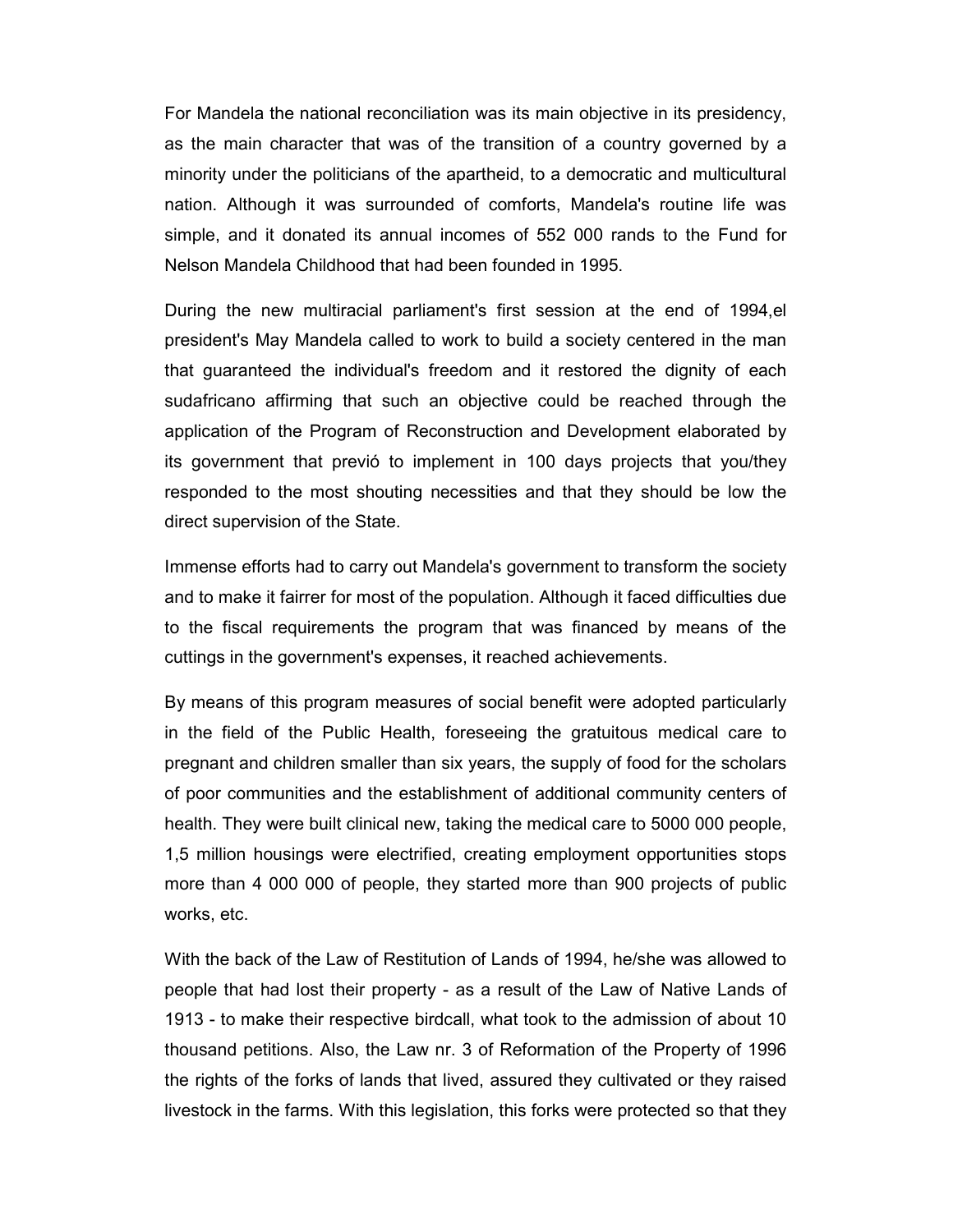were not expelled without a judicial order, and to those that were bigger than 65 years. Other legal tools were the Law of Development of Aptitudes of the Workers of 1998 that established mechanisms to finance the abilities and dexterities in any work place. The Law of Labor Relationships of 1995 promoted the democracy in the work place, the collective contracto and the resolution of labor conflicts. The Law of Minimum Conditions of Employment of 1997, improved the protection of the basic rights of the workers; and the Law of Equality of Employment of 1998 was approved to avoid the discrimination and to assure its application in the work place.

In contrast with this a group of approximately 2000 doctors emigrated to work to the foreigner and other many, educated during the apartheid, they refused to work in rural areas.

Experts of the beautiful history of collaboration of the Cubans with needier nations, the authorities sudafricanas traveled to Cuba in search of the indispensable help. Sudáfrica and Cuba established diplomatic relationships May 11 1994.Nuestro Major in Boss Fidel Castro Ruz visited that country in two occasions during Mandela's government, in 1994 and in 1998.

Cuba and Sudáfrica subscribed November 20 1995 an agreement so that Cuban doctors covered those squares in hospitals and clinical that assisted the native population. The Congress of Unions of Sudáfrica (COSATU) and the population, they gave a hot welcome in March del1996, in Johannesburg, to the first 200 Cuban doctors. Like part of this program of collaboration, specialists in Gynecology, Pediatrics, Anesthesiology, Surgery, Integral General Medicine worked in several counties sudafricanas, besides the Cuban doctors that offered advice in the Ministry of Health of Sudáfrica from December of 1995.

The pressures that the Cubans faced from their arrival began then. The press means dominated by bound individuals to the North American politics began campaigns against Cuba and pressures were made so that the Cubans don't enter in the hospitals neither they executed operations. To the professional zeal he/she also united the hate of the racists for the defeats that caused them the troops Cuban internationalists next to the FAPLA of Angola.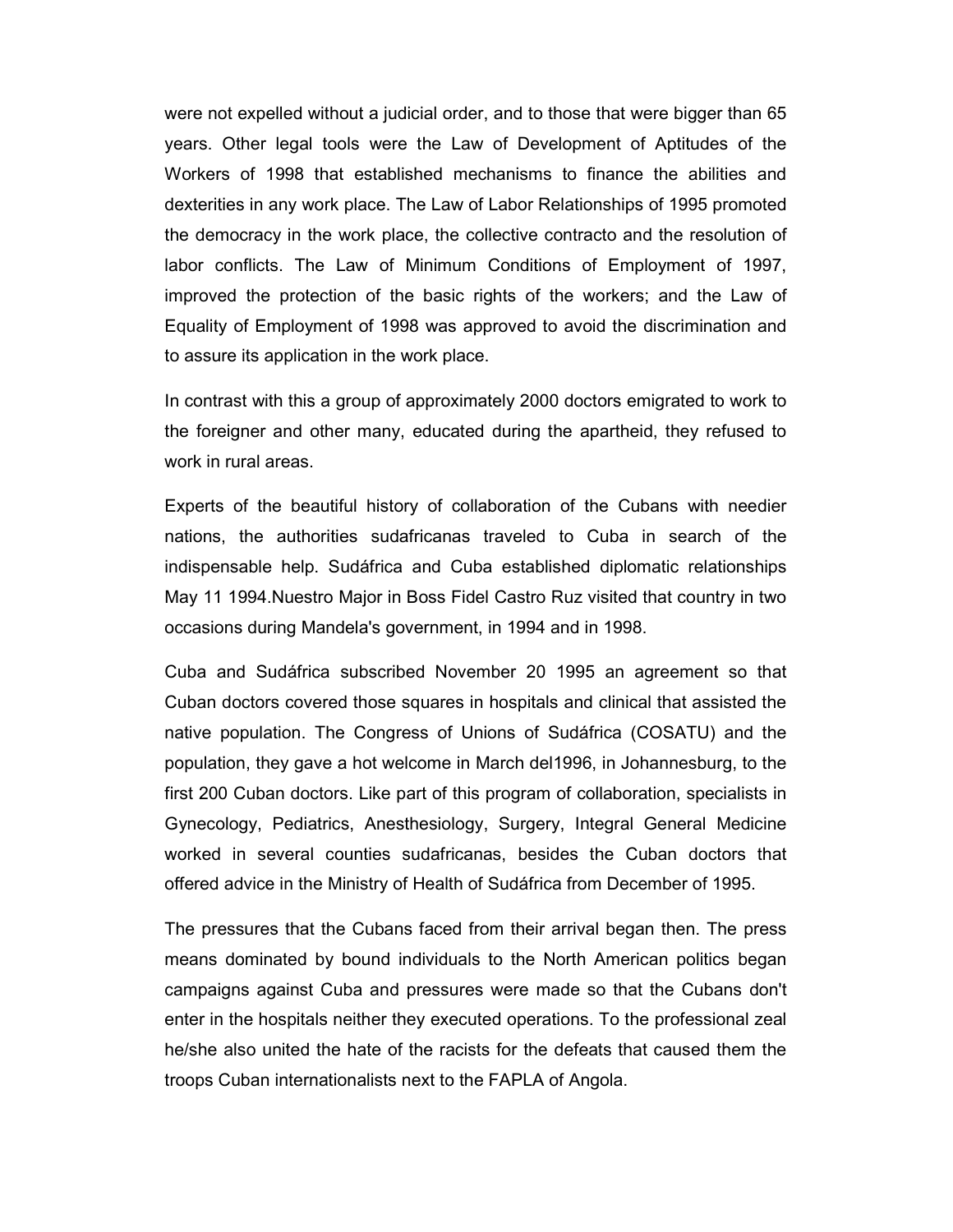However the profesionalidad, the delivery, the immense capacity of the Cuban doctors' work changed that reality. The collaborators' integration existed with the workers of the centers of health, you offered the necessary help but in turn it was good for the feedback for its access to advanced technology and up-todate literature that are of difficult access in Cuba due to the imperialistic blockade.

Professors of the Island once approved by the Council Medical sudafricano they exercised in that stage like professors in the university UNITRA, black institution of higher education located in an underdeveloped rural area, and it was the arrival of those Cuban doctors the one that impeded that he/she closed their doors the Ability of Medicine and Sciences of the Health, inaugurated in 1985.Se the affection of students and employees of this high center of studies they won, medical youths that gave fruits to the health of that country in few years formed.

The Cuban physicians carried out an encomiable work, and conquering the barriers of the language carried out complex surgical interventions, they entered in contact with unknown illnesses in our country (malnutrition like the Kwashiorkor, the poisoning for grasses, bites of snakes, others eliminated in Cuba and other endemic of the African continent. Likewise they have made in front of the AIDS, one of the main sanitary problems in Sudáfrica, is the country of the world with more number of having infected by this illness.

In 1999 Mandela he/she believes the Foundation Nelson Mandela for the development of the rural area, the construction of schools and the combat to the AIDS. Lapsed five years of command the president, requested the liberation to give him I pass to the new generations.

 For the elections of 1999, around 3 million people had been able to obtain phone lines; 1,5 million children had enrolled in the educational system; 500 clinics had been reconstructed; 2 million people had benefitted with the electric power service; that the access to the service of water had extended to 3 million people; and 75 0000 marry they had built to harbor to 3 million inhabitants.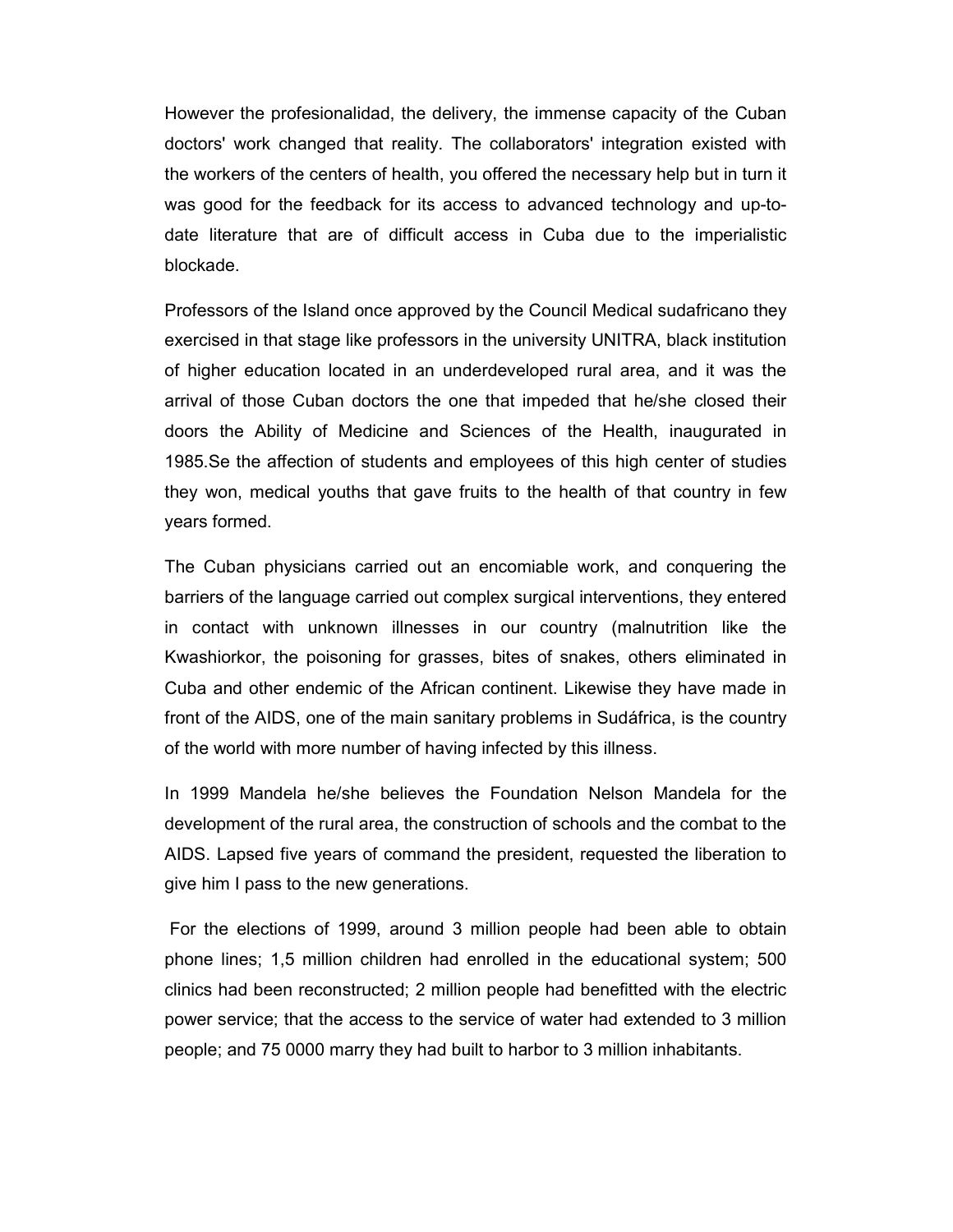Nelson Mandela was considered the "father of the nation sudafricana ", as well as the "father founder of the democracy", and the "emancipador of the nation, his savior. Their presidency lapsed more than one decade, it has been considered as "the golden years of the hope and the social harmony". outside of the opposite sudafricanas the world respect was won by its activism against the apartheid, and to foment the reconciliation among the different races, for what has been valued as a "moral authority" that had a lot "desire for the truth."

Mandela was, without place to doubts, truly humanist man's example. Among the this sentences for him that can serve as evidence of his characteristic; but that he/she also speaks of the great political content with a strong load ethics he/she is the following one:

"The death is something unavoidable. When a man has made what he considers as his duty towards his town and his country, he can rest in peace. I believe that I have made that effort and that, therefore, I will sleep for all the eternity."

In spite of the end of the apartheid, millions of black sudafricanos continue living in the poverty at the moment, partly because of the inherited problems of the régime of the apartheid and also to that the governments post-apartheid have had the hands tied in the economic topics, which were negotiated almost exclusively by the salient government's members during the transition. This way the targets lose the political control but they make sure maintain their economic privileges. However, the housing politics carried out by the CNA has produced some improvement under the conditions of life in many regions, although the inequality among the different social classes is still very big, compared with the western standards.

The Cuban medical collaborators continue offering their experiences and knowledge in the nation sudafricana and according to their beneficiaries they have been of incalculable value for their towns. All that achieved is the result of a foreign policy of principles maintained consequently by Cuba in the solidarity internationalist.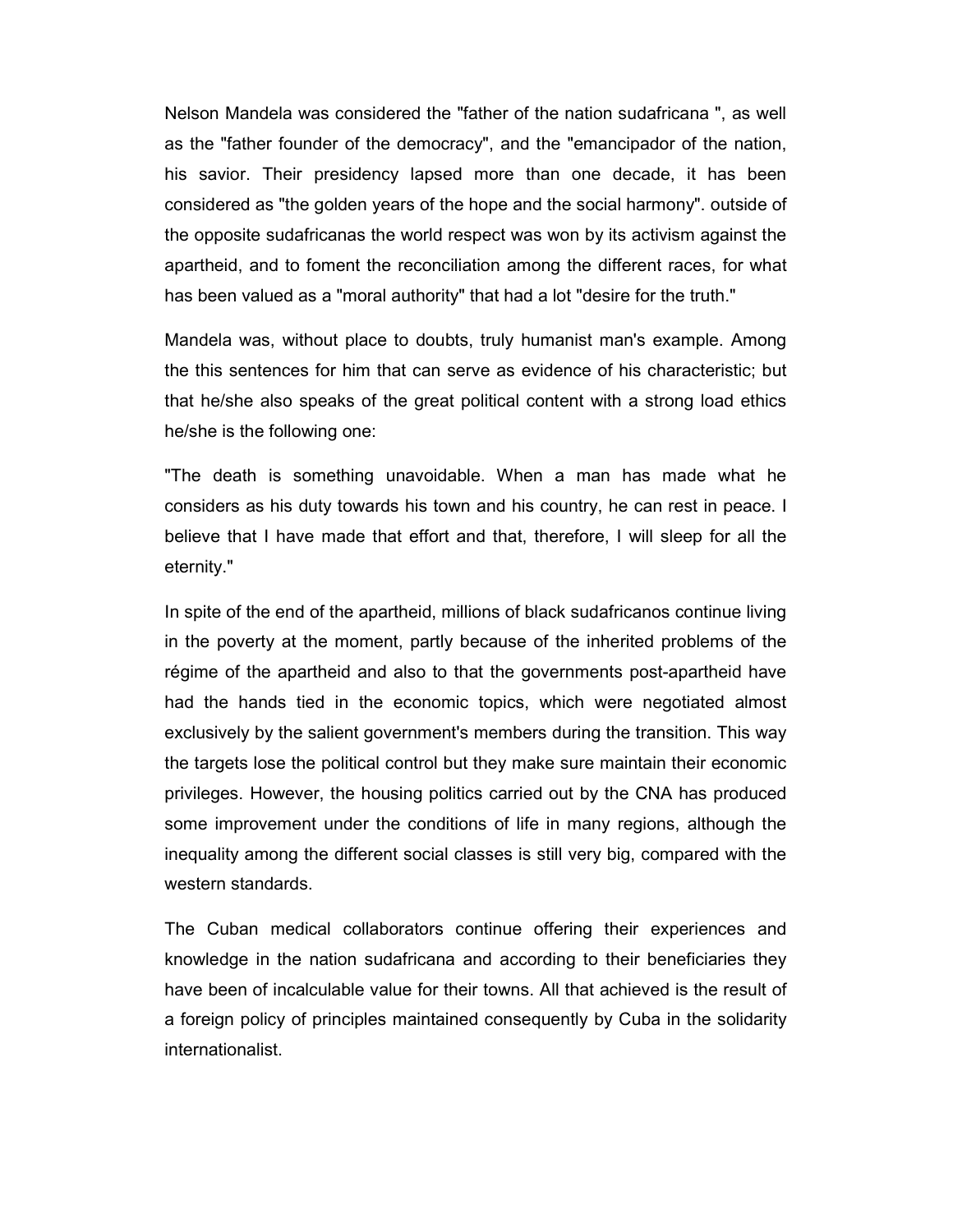## **Conclusions**

Sudáfrica is a country full with contrasts that they left near 300 years of colonialism and racial segregation and in its territory the differences of the developed world are appreciated and of the underdeveloped one.

The president's government Nelson Mandela (1994-1999) who won the first non racial elections in the history of that country it developed the arduous and immense task of palliating the necessities of most native. The balance was unquestionably positive.

Collaborating of Cuba, island of the Caribbean lent valuable services in that African nation and they contributed to improve the indicators of health in that period; with delivery and profesionalidad they knocked down the campaign that in its against they lifted some press means and physicians sudafricanos.

Today they continue offering their experiences and knowledge being their work of incalculable value for those towns where they put the principles of the internationalism on high.